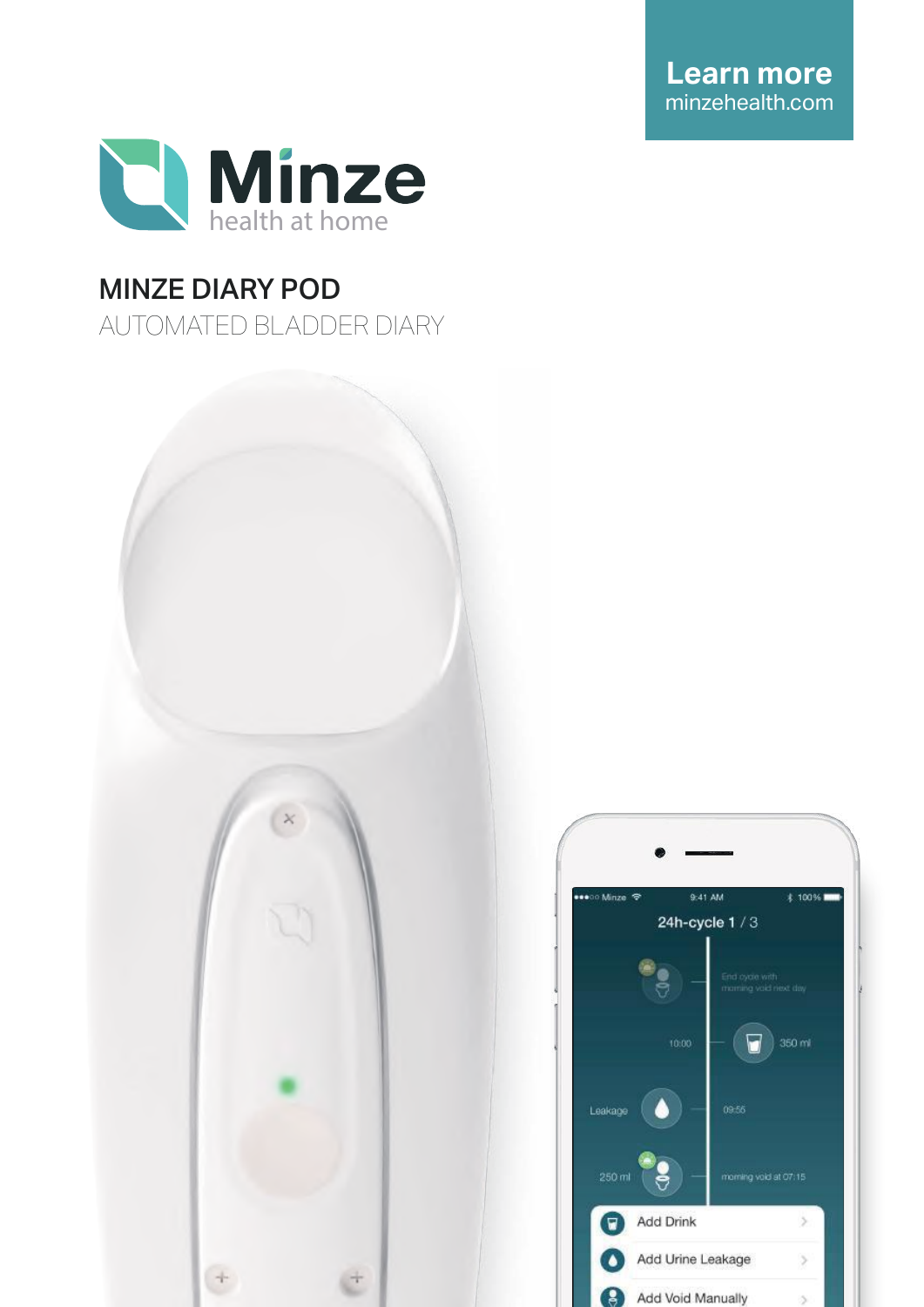

## **DIARY POD, EASY-TO-USE BLADDER DIARY CONSUMABLE**

- Single-patient-use device
- Automatic registration of time and voided volume
- ◆ Objectively measured data (max. 500ml, capacity 600ml)
- Ergonomic design that works for women, men and children
- $\blacktriangleright$  High patient-experience improves bladder diary compliance
- Patents pending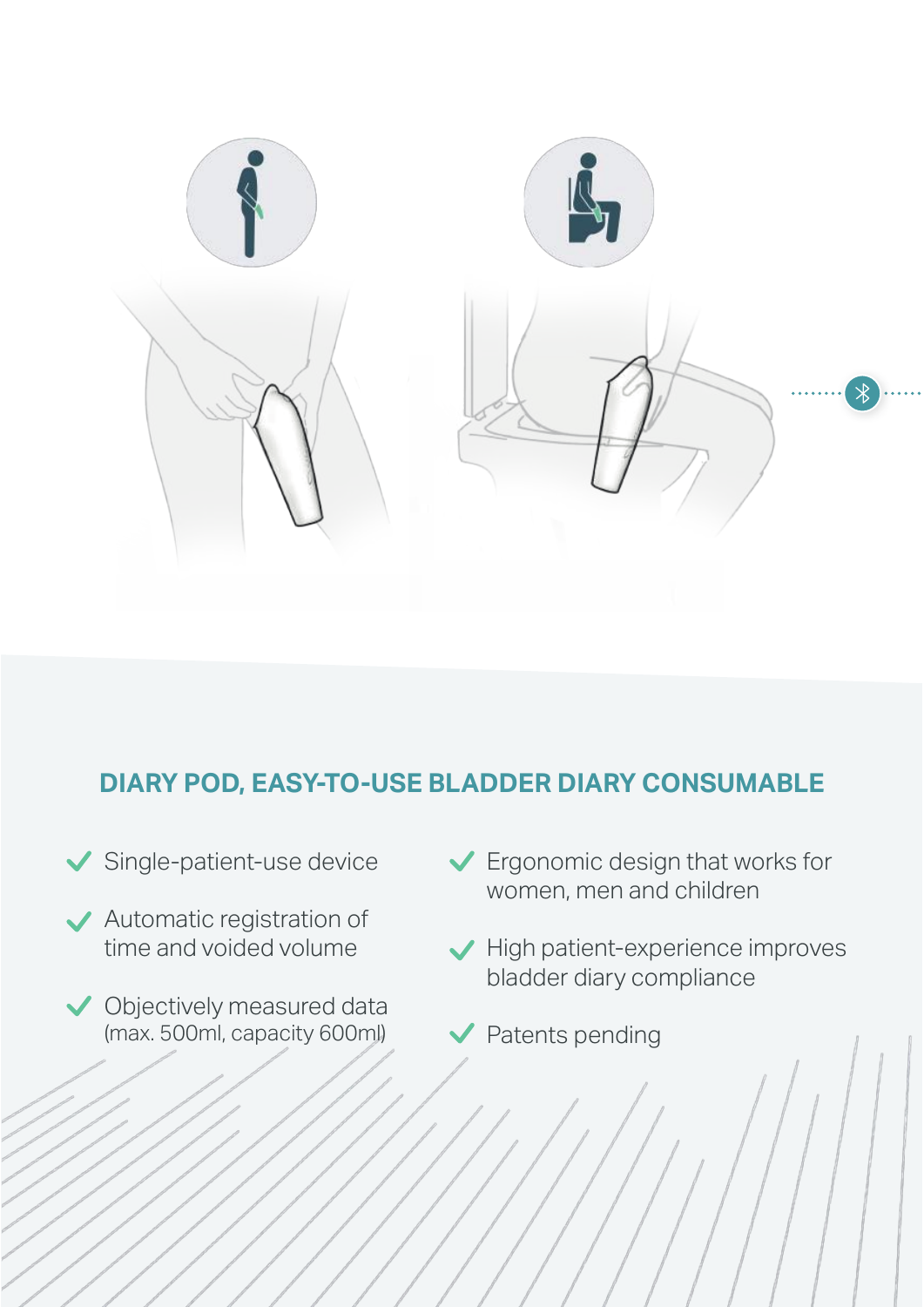

### **MINZE PATIENT APP CLINICIAN PORTAL**

- Diary Pod connects to Minze app via Bluetooth
- App assists patient to properly keep a bladder diary
	- App allows to register fluid intake, leakages and urge
	- Integrated ePROMs questionnaires

- Automatically processed bladder diary summary
- **Track patient progress over** multiple bladder diaries
- Export options to EHR possible
	- Real-time and remote access to patient's data 24/7